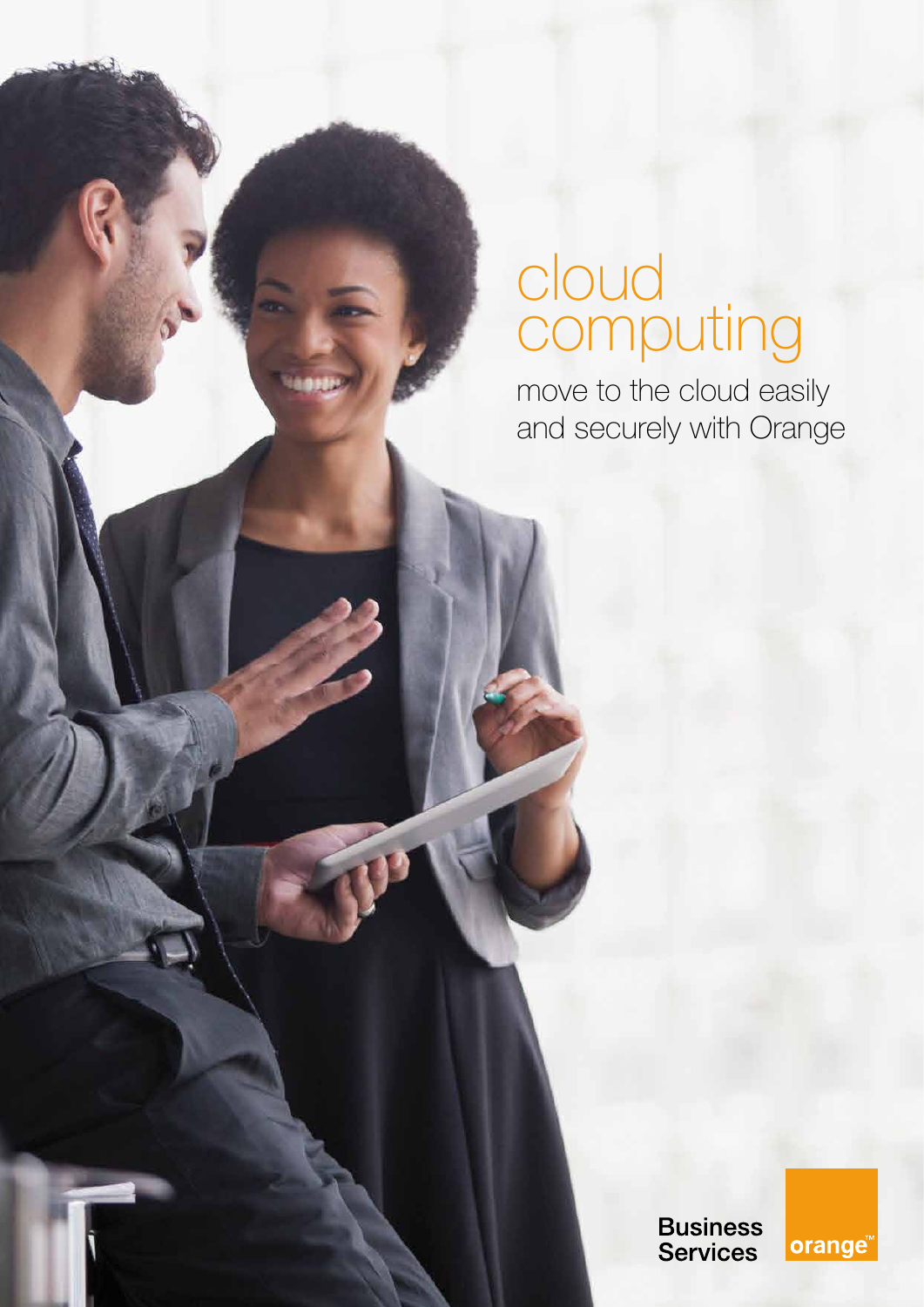

# fuel your **competitive advantage** with the cloud

cloud computing helps you compete with new global business rivals by strengthening innovation, delivering faster time-to-market and reducing infrastructure costs

# boost your business agility

 $10x$ 

faster deployment

the cloud speeds up application development, testing and deployment

|         | development 12 weeks $\rightarrow$ 3 weeks |
|---------|--------------------------------------------|
| testing | 11 days $\rightarrow$ 3 days               |
|         | deployment 42 days $\rightarrow$ 4 days    |

Warthers

guarantee performance and security

69%

security and reliability are number one priorities

69% of organizations rate either cloud security or reliability as their number one priority. They need a secure cloud infrastructure that supports their businesses around the clock

## optimize costs and resources



enterprises choose opex

37% of enterprises want an opex model for IT. eliminate capital expenditure with the cloud

cloud is playing a key role in transforming legacy IT and will handle nearly two-thirds of all workloads by 2016

### gaining agility



of business leaders think the cloud can make their organizations more agile  $63%$  of business leaders think<br> $63%$  the cloud can make their  $98%$ 

### taking the next step



of enterprises need third party assistance to migrate to the cloud

Orange can support your cloud transition every step of the way.

 $\rightarrow$  of  $\frac{1}{2}$  and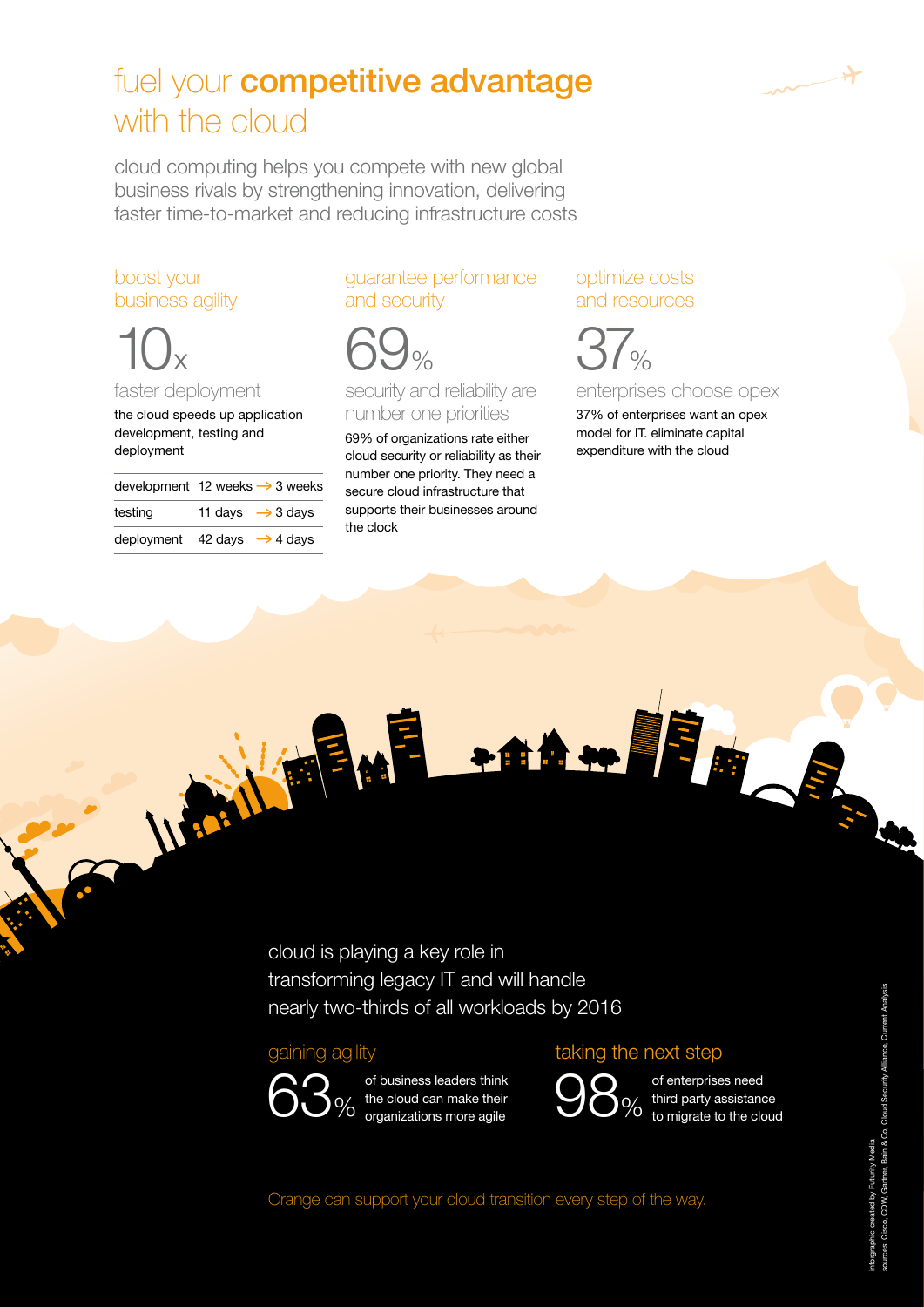# do you have special requirements? we can tailor the cloud to fit your needs

Whether you're a large company or a multinational, IT is a key performance driver. Faster, less expensive production is a must in today's market, but you also need to keep innovating to stay competitive and keep your data secure. The cloud can meet all these needs, making your IT resources work for you, giving you the flexibility you need to compete, and keeping your expenses down.

### Orange Business Services, a single provider for your IT and communications services in the cloud:

- security built into our products from design through deployment. We protect your data throughout its entire life cycle
- $\blacksquare$  reliable, secure network access to the cloud via your VPN, ensuring service performance and availability levels for end users
- pay-as-you-go billing makes the most of your budget
- $\blacksquare$  international cloud infrastructure
- **n** end-to-end support for your IT transformation project: assess, design, build and run

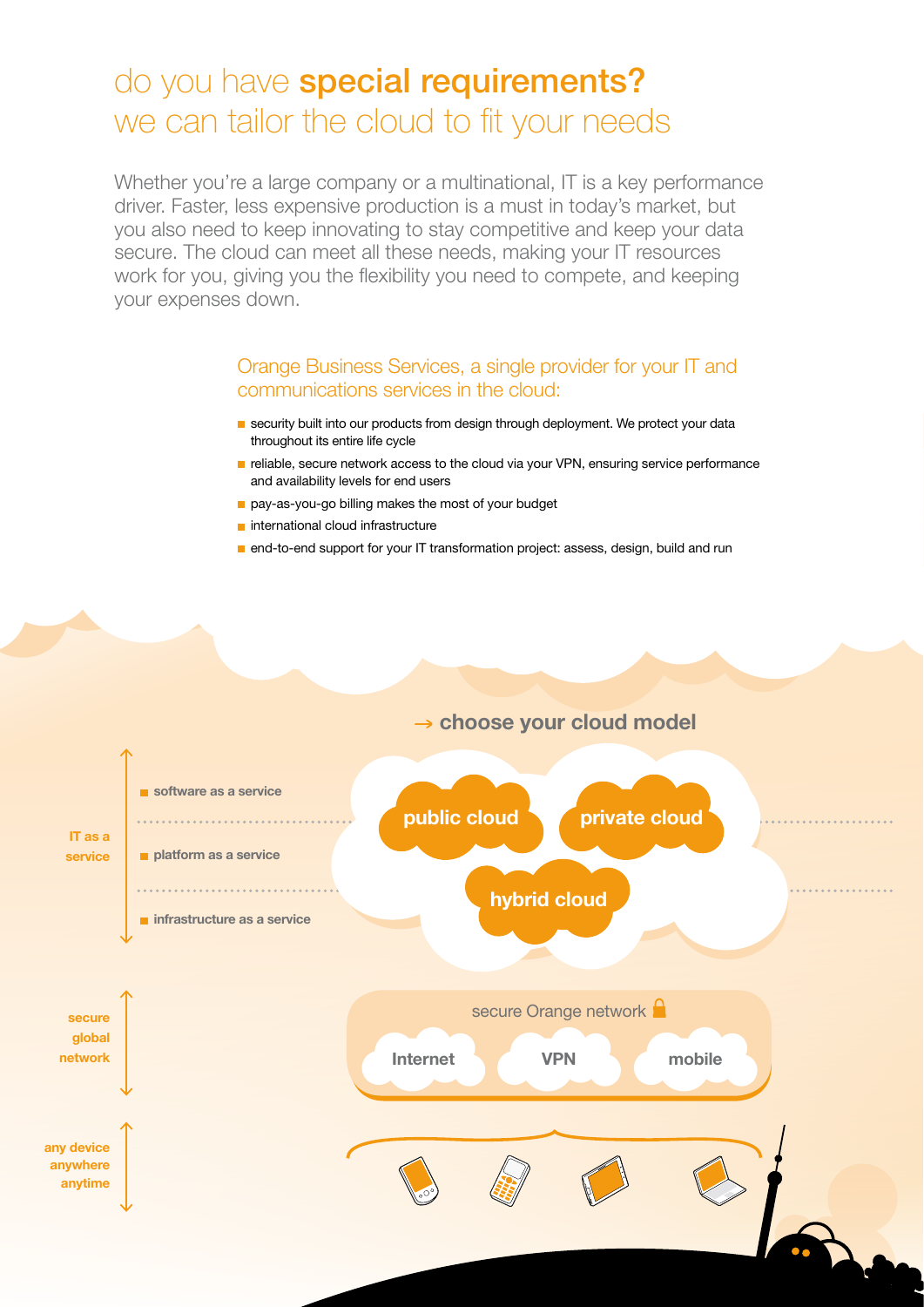communications, business applications, workspace environment...bring all your information systems over to the cloud



# examples of real-world enterprise solutions

**These clients have all successfully migrated to Orange Business Service cloud computing:**

#### **increase business agility and reduce costs**

a major Chinese pharmaceuticals group selling dieting and wellness products online worldwide chose the **Flexible Computing Express** solution, letting it quickly set up a purchasing site in a variety of languages, which grew its international turnover and

#### **offer a global catalog of IT infrastructure services**

a multi-billion dollar luxury goods company leverages the Orange **Private Cloud** to service its global market and manage over 50 brands while reducing time to market

#### **centralize and consolidate electronic money flows**

a French leading home decor distributor reduced checkout waiting times, migrated to a multichannel electronic payments model and facilitated the rollout of its new stores using the Orange cloud-ready networking solution, **Business VPN Galerie**. Its payment system is now more efficient and customer satisfaction is up

#### **run core business applications in the cloud**

reduced its data center costs

by 50%

Tereos, an agro-industrial group specializing in processing sugar and **cereals** has migrated Lotus Notes and SAP to Orange **Private Cloud** thanks to stringent business-centric SLAs from infrastructure to application, delivering performance and availability end to end

#### **focus internal IT resources on strategic projects**

Proservia, a major professional services and temporary employment agency belonging to the Manpower Group, freed up internal IT resources to focus on strategic projects by exploiting the **Flexible Computing Premium** service catalog of infrastructure management services

#### **enhance global collaborative workspaces and cut costs**

3M, the consumer and industrial goods market leader, is rolling out our unified-communicationsas-a-service solution **Business Together as a Service** for 20,000 employees at 75 sites in 25 countries to increase staff collaboration and productivity and to reduce operational costs per user and per month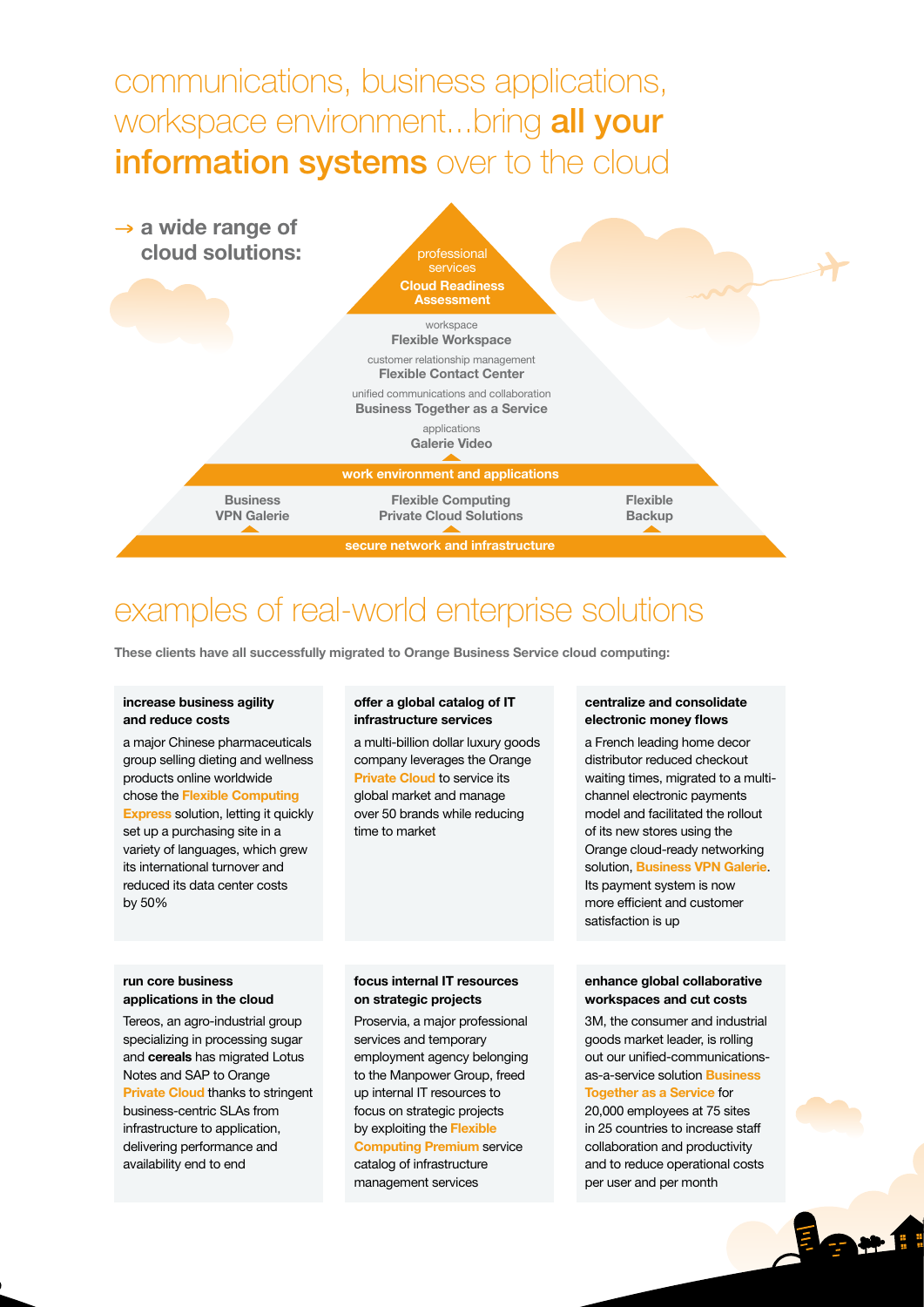# Orange Business Services, your *trusted* IT partner

## **Orange** assets and capabilities

- 60 years of global network management
- 15+ years of managed IT services worldwide
- 24/7 customer support from 5 Major Service Centers + local service
- 21,000 people present in 160 countries
- strong credentials in business continuity; trusted relationships with 3,000 MNCs
- **best relationships with key technology partners**
- experience in both private and public clouds

### → we're with you worldwide